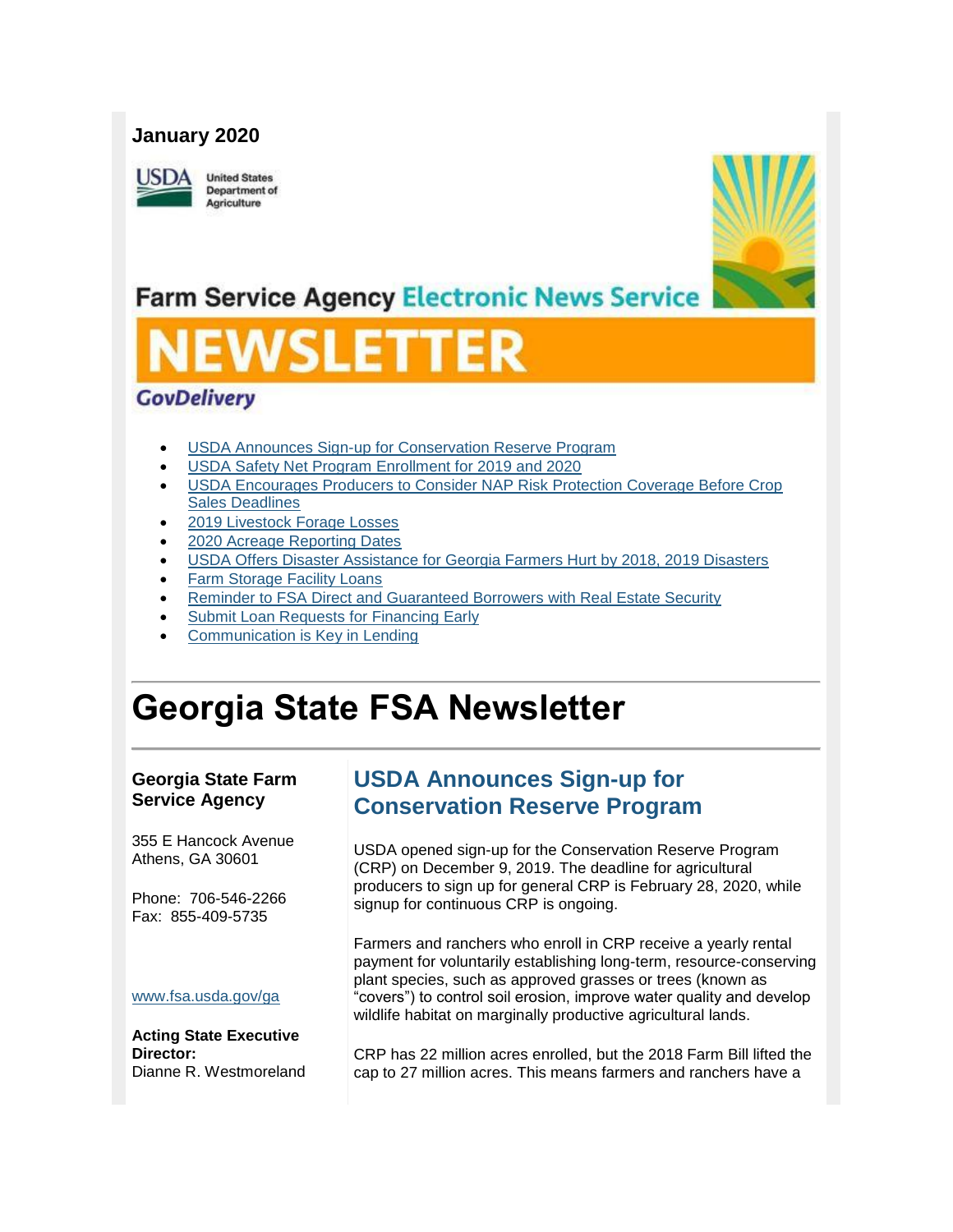#### **State Committee:**

Kevin Cobb L.G. (Bo) Herndon, Jr. Allen Poole Meredith McNair Rogers Donnie Smith

**Administrative Officer:** Dianne R. Westmoreland

**Farm Loan Chief:** Robert Tyson

**Farm Programs Chief:** Brett Martin

**Public Affairs/Outreach:** Neal Leonard

To find contact information for your local office go to [www.fsa.usda.gov/ga](http://www.fsa.usda.gov/ga)

chance to enroll in CRP for the first time or continue their participation for another term.

By enrolling in CRP, producers are improving water quality, reducing soil erosion, and restoring habitat for wildlife. This in turn spurs hunting, fishing, recreation, tourism, and other economic development across rural America.

#### **CRP Enrollment Options**

#### *General Sign-up*

CRP general sign-up will be held annually. The competitive general sign-up will now include increased opportunities for enrollment of wildlife habitat through the State Acres For Wildlife Enhancement (SAFE) initiative.

#### *Continuous Sign-up*

While some practices under SAFE will remain available through continuous signup, CRP continuous signup will focus primarily on water quality with the Clean Lakes, Estuaries, and Rivers (CLEAR) Initiative. The 2018 Farm Bill prioritizes water quality practices such as contour grass strips, filter strips, riparian buffers, wetlands and a new prairie strip.

USDA will also be working with Conservation Reserve Enhancement Program (CREP) partners to relaunch CREP continuous options in each state under new statutory provisions. CREP will continue to target high-priority local, state or regional conservation concerns.

#### *Grasslands Sign-up*

CRP Grasslands sign-up helps landowners and operators protect grassland, including rangeland, and pastureland and certain other lands while maintaining the areas as grazing lands. A separate CRP Grasslands signup will be offered each year following general signup.

#### *Pilot Programs*

Later in 2020, FSA will roll out pilot programs within CRP: CLEAR 30, which allows contracts expiring with CLEAR practices to be reenrolled in 30-year contracts. More information on these programs will be announced in the new year.

#### *Land Transition*

The CRP Transition Incentives Program (TIP) is an option for producers interested in transitioning land to a beginning farmer or rancher or a member of a socially disadvantaged group to return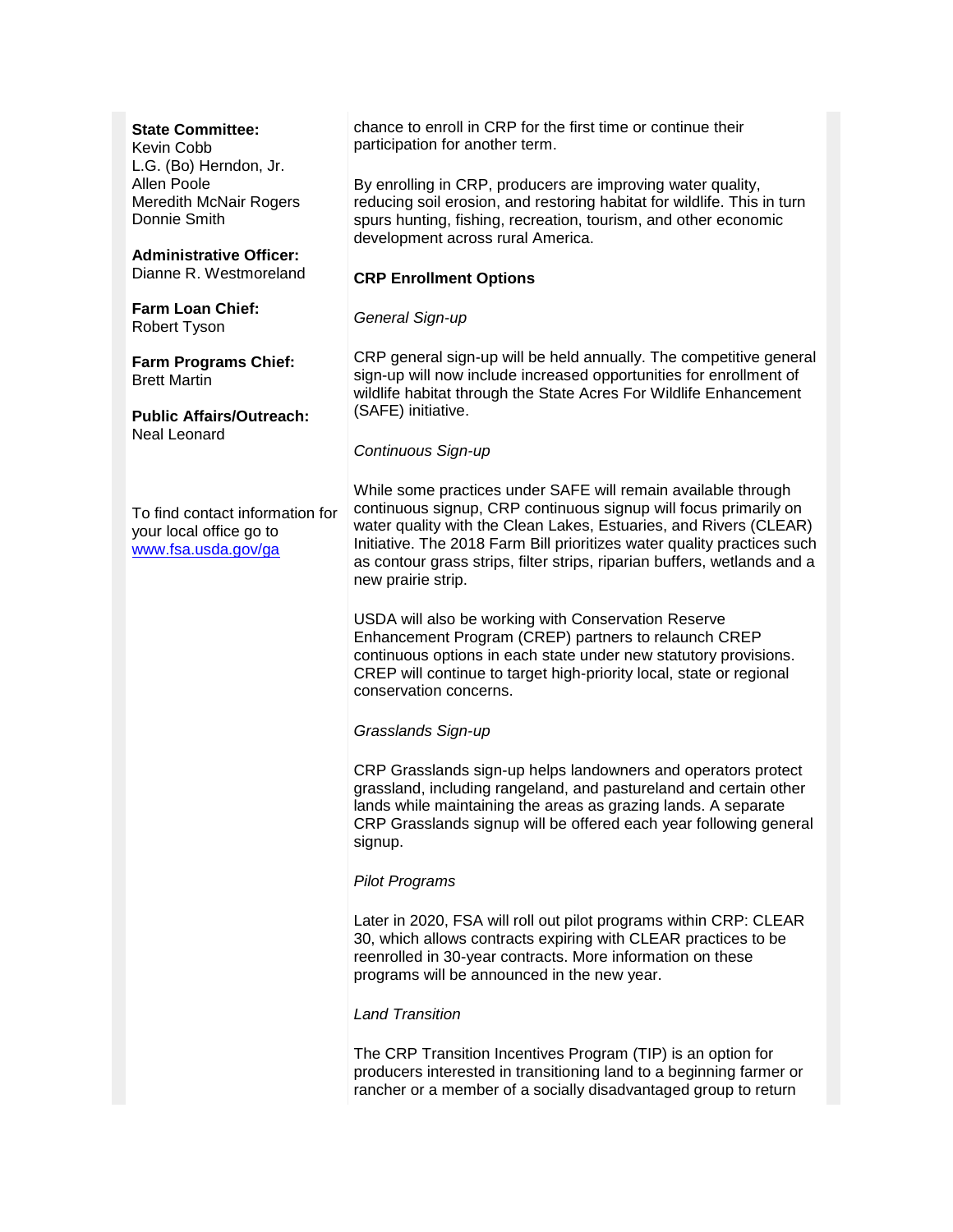land to production for sustainable grazing or crop production. CRP contract holders no longer need to be a retired or retiring owner or operator to transition their land. TIP participants may have a lease less than five years with an option to purchase, and they have two years before the end of the CRP contract to make conservation and land improvements.

#### **Previously Expired Land**

Land enrolled in CRP under a 15-year contract that expired in September 2017, 2018 or 2019, may be eligible for enrollment if there was no opportunity for re-enrollment and the practice under the expired contract has been maintained.

#### **CRP Rates and Payments**

FSA recently posted updated soil rental rates for CRP. County average rates are posted on the [CRP Statistics webpage.](https://gcc02.safelinks.protection.outlook.com/?url=https%3A%2F%2Fwww.fsa.usda.gov%2Fprograms-and-services%2Fconservation-programs%2Freports-and-statistics%2Fconservation-reserve-program-statistics%2Findex%3Futm_medium%3Demail%26utm_source%3Dgovdelivery&data=02%7C01%7C%7Cc671c1b299d74ec3ceaf08d79841ecfe%7Ced5b36e701ee4ebc867ee03cfa0d4697%7C0%7C1%7C637145281227280498&sdata=Vx%2FU%2BbKC4DpOzhy2IUPxImyUOBeVy0VzOeC8guSCk5s%3D&reserved=0) Soil rental rates are statutorily prorated at 90 percent for continuous sign-up and 85 percent for general sign-up. The rental rates will be assessed annually. Under continuous sign-up, producers also receive incentives, including a sign-up incentive payment and a practice incentive payment.

To enroll in CRP, contact your local FSA County Office or visit [fsa.usda.gov/crp.](https://gcc02.safelinks.protection.outlook.com/?url=http%3A%2F%2Fwww.fsa.usda.gov%2Fcrp%3Futm_medium%3Demail%26utm_source%3Dgovdelivery&data=02%7C01%7C%7Cc671c1b299d74ec3ceaf08d79841ecfe%7Ced5b36e701ee4ebc867ee03cfa0d4697%7C0%7C1%7C637145281227285476&sdata=00hurVMZ%2Fn7v%2Fd8xqv8tu3CIUTLj4sZI%2BnXOLChXkn4%3D&reserved=0) To locate your local FSA office, visit [farmers.gov/service-locator.](https://gcc02.safelinks.protection.outlook.com/?url=http%3A%2F%2Ffarmers.gov%2Fservice-locator%3Futm_medium%3Demail%26utm_source%3Dgovdelivery&data=02%7C01%7C%7Cc671c1b299d74ec3ceaf08d79841ecfe%7Ced5b36e701ee4ebc867ee03cfa0d4697%7C0%7C1%7C637145281227290452&sdata=wouvwAt8F1j9zW72UQdCScNstxGbPGyTh1BtXl4J2Ns%3D&reserved=0)

## <span id="page-2-0"></span>**USDA Safety Net Program Enrollment for 2019 and 2020**

Agricultural producers now can enroll in the Agriculture Risk Coverage (ARC) and Price Loss Coverage (PLC) programs – two U.S. Department of Agriculture (USDA) safety net programs – for the 2019 and 2020 crop year.

ARC provides income support payments on historical base acres when actual crop revenue declines below a specified guaranteed level. PLC provides income support payments on historical base acres when the effective price for a covered commodity falls below its reference price. The 2018 Farm Bill reauthorized and updated both programs.

Sign-up for the 2019 crop year closes March 15, 2020, while sign-up for the 2020 crop year closes June 30, 2020. Producers who have not yet enrolled for 2019 can enroll for both 2019 and 2020 during the same visit to an FSA County Office.

ARC and PLC have options for the farm operator who is actively farming the land as well as the owner of the land. Farm owners also have a one-time opportunity to update PLC payment yields beginning with crop year 2020. If the farm owner and producer visit the FSA County Office together, FSA can also update yield information during that visit.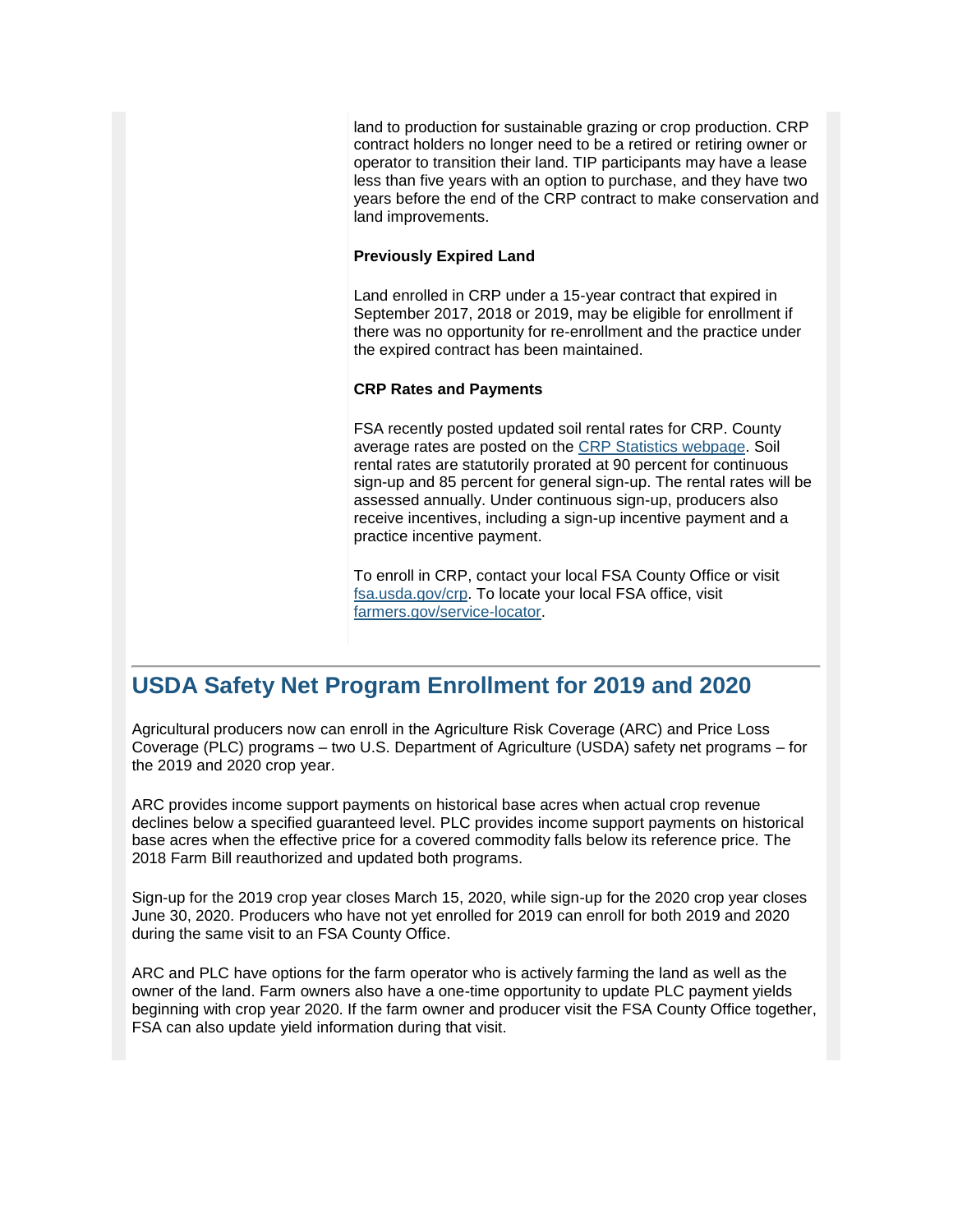Covered commodities include barley, canola, large and small chickpeas, corn, crambe, flaxseed, grain sorghum, lentils, mustard seed, oats, peanuts, dry peas, rapeseed, long grain rice, medium and short grain rice, safflower seed, seed cotton, sesame, soybeans, sunflower seed and wheat.

#### **2018 Crop Year ARC and PLC Payments**

FSA began processing payments last week for 2018 ARC-County (ARC-CO) and PLC on covered commodities that met payment triggers on enrolled farms in the 2018 crop year. In addition to the \$1.5 billion now in process, FSA anticipates it will issue another \$1 billion in November once USDA's National Agricultural Statistics Service publishes additional commodity prices for the 2018 crop.

Producers who had 2018 covered commodities enrolled in ARC-CO can visit [www.fsa.usda.gov/arc](https://gcc02.safelinks.protection.outlook.com/?url=https%3A%2F%2Fwww.fsa.usda.gov%2Fprograms-and-services%2Farcplc_program%2Findex%3Futm_medium%3Demail%26utm_source%3Dgovdelivery&data=02%7C01%7C%7Cc671c1b299d74ec3ceaf08d79841ecfe%7Ced5b36e701ee4ebc867ee03cfa0d4697%7C0%7C1%7C637145281227295431&sdata=Sg9InpcZwz8Cebh3csTOWxtuuMpEpQICahxbW%2Bk9%2BUU%3D&reserved=0)[plc](https://gcc02.safelinks.protection.outlook.com/?url=https%3A%2F%2Fwww.fsa.usda.gov%2Fprograms-and-services%2Farcplc_program%2Findex%3Futm_medium%3Demail%26utm_source%3Dgovdelivery&data=02%7C01%7C%7Cc671c1b299d74ec3ceaf08d79841ecfe%7Ced5b36e701ee4ebc867ee03cfa0d4697%7C0%7C1%7C637145281227295431&sdata=Sg9InpcZwz8Cebh3csTOWxtuuMpEpQICahxbW%2Bk9%2BUU%3D&reserved=0) for payment rates applicable to their county and each covered commodity. For farms and covered commodities enrolled in 2018 PLC, the following crops met payment triggers: barley, canola, corn, dry peas, grain sorghum, lentils, peanuts, large chickpeas, sunflower seed, flaxseed, rapeseed, seed cotton, long grain rice, medium/short grain rice and wheat.

Oats, small chickpeas, mustard seed, safflower, crambe, sesame seed and soybeans did not meet 2018 PLC payment triggers.

2018 PLC payment rates for the following covered commodities have not been determined: temperate Japonica rice.

#### **More Information**

For more information on ARC and PLC including two online decision tools that assist producers in making enrollment and election decisions specific to their operations, visit the [ARC and PLC](https://gcc02.safelinks.protection.outlook.com/?url=https%3A%2F%2Fwww.fsa.usda.gov%2Fprograms-and-services%2Farcplc_program%2Findex%3Futm_medium%3Demail%26utm_source%3Dgovdelivery&data=02%7C01%7C%7Cc671c1b299d74ec3ceaf08d79841ecfe%7Ced5b36e701ee4ebc867ee03cfa0d4697%7C0%7C1%7C637145281227300410&sdata=X0TDmuUkc%2FXkwTRakop41TEoFb14guLlCw0IcAN%2Fnes%3D&reserved=0)  [webpage.](https://gcc02.safelinks.protection.outlook.com/?url=https%3A%2F%2Fwww.fsa.usda.gov%2Fprograms-and-services%2Farcplc_program%2Findex%3Futm_medium%3Demail%26utm_source%3Dgovdelivery&data=02%7C01%7C%7Cc671c1b299d74ec3ceaf08d79841ecfe%7Ced5b36e701ee4ebc867ee03cfa0d4697%7C0%7C1%7C637145281227300410&sdata=X0TDmuUkc%2FXkwTRakop41TEoFb14guLlCw0IcAN%2Fnes%3D&reserved=0)

## <span id="page-3-0"></span>**USDA Encourages Producers to Consider NAP Risk Protection Coverage Before Crop Sales Deadlines**

The Farm Service Agency encourages producers to examine available USDA crop risk protection options, including federal crop insurance and Noninsured Crop Disaster Assistance Program (NAP) coverage, before the applicable crop sales deadline. January 31, 2020 is the deadline for all annual crops, both spring and fall plantings.

Producers are reminded that crops not covered by insurance may be eligible for NAP. Beginning, underserved and limited resource farmers are now eligible for free catastrophic level coverage.

Federal crop insurance covers crop losses from natural adversities such as drought, hail and excessive moisture. NAP covers losses from natural disasters on crops for which no permanent federal crop insurance program is available, including perennial grass forage and grazing crops, fruits, vegetables, mushrooms, floriculture, ornamental nursery, aquaculture, turf grass, ginseng, honey, syrup, bioenergy, and industrial crops.

Producers can determine if crops are eligible for federal crop insurance or NAP by visiting [https://webapp.rma.usda.gov/apps/ActuarialInformationBrowser2018/CropCriteria.aspx.](https://gcc02.safelinks.protection.outlook.com/?url=https%3A%2F%2Fwebapp.rma.usda.gov%2Fapps%2FActuarialInformationBrowser2018%2FCropCriteria.aspx%3Futm_medium%3Demail%26utm_source%3Dgovdelivery&data=02%7C01%7C%7Cc671c1b299d74ec3ceaf08d79841ecfe%7Ced5b36e701ee4ebc867ee03cfa0d4697%7C0%7C1%7C637145281227305384&sdata=DNUq7jkzK%2FVTcPVDRpcGwqklMmcp6a9OkprNwSGGY2Q%3D&reserved=0)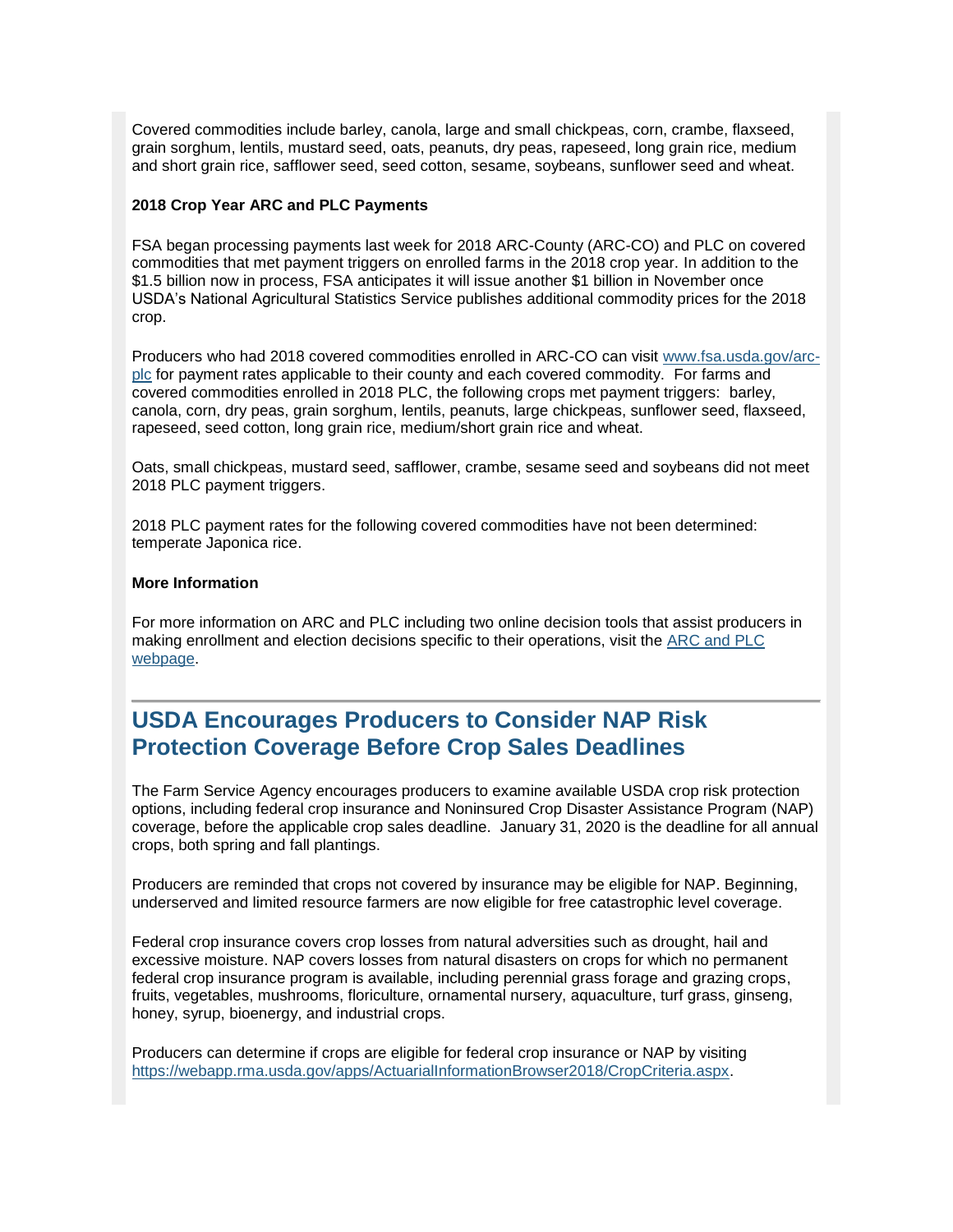The 2018 Farm Bill reinstates higher levels of coverage, from 50 to 65 percent of expected production in 5 percent increments, at 100 percent of the average market price. Producers of organics and crops marketed directly to consumers also may exercise the "buy-up" option to obtain NAP coverage of 100 percent of the average market price at the coverage levels of between 50 and 65 percent of expected production. NAP basic coverage is available at 55 percent of the average market price for crop losses that exceed 50 percent of expected production.

For all coverage levels, the NAP service fee is the lesser of \$325 per crop or \$825 per producer per county, not to exceed a total of \$1,950 for a producer with farming interests in multiple counties.

Deadlines for coverage vary by state and crop. To learn more about NAP visit [www.fsa.usda.gov/nap](https://gcc02.safelinks.protection.outlook.com/?url=http%3A%2F%2Fwww.fsa.usda.gov%2Fnap%3Futm_medium%3Demail%26utm_source%3Dgovdelivery&data=02%7C01%7C%7Cc671c1b299d74ec3ceaf08d79841ecfe%7Ced5b36e701ee4ebc867ee03cfa0d4697%7C0%7C0%7C637145281227310366&sdata=jwszr5lYlDEVn9qgkWMgjYb5O57RXNTUc1KqIE1HKmI%3D&reserved=0) or contact your local USDA Service Center. To find your local USDA Service Centers go to [http://offices.usda.gov.](https://gcc02.safelinks.protection.outlook.com/?url=http%3A%2F%2Foffices.usda.gov%2F%3Futm_medium%3Demail%26utm_source%3Dgovdelivery&data=02%7C01%7C%7Cc671c1b299d74ec3ceaf08d79841ecfe%7Ced5b36e701ee4ebc867ee03cfa0d4697%7C0%7C0%7C637145281227315346&sdata=qQv3OYe%2BFKBLVyzakA8UJWkF2IVFbZVhBvc4bB6zUWg%3D&reserved=0)

Federal crop insurance coverage is sold and delivered solely through private insurance agents. Agent lists are available at all USDA Service Centers or at USDA's online Agent Locator: [http://prodwebnlb.rma.usda.gov/apps/AgentLocator/#.](https://gcc02.safelinks.protection.outlook.com/?url=http%3A%2F%2Fprodwebnlb.rma.usda.gov%2Fapps%2FAgentLocator%2F%3Futm_medium%3Demail%26utm_source%3Dgovdelivery&data=02%7C01%7C%7Cc671c1b299d74ec3ceaf08d79841ecfe%7Ced5b36e701ee4ebc867ee03cfa0d4697%7C0%7C0%7C637145281227320322&sdata=zOAmRdMsq0OTfk38JA3nu0UAWPcZQkWj7B9F2QNpC%2BA%3D&reserved=0) Producers can use the USDA Cost Estimator, [https://ewebapp.rma.usda.gov/apps/costestimator/Default.aspx,](https://gcc02.safelinks.protection.outlook.com/?url=https%3A%2F%2Fewebapp.rma.usda.gov%2Fapps%2Fcostestimator%2FDefault.aspx%3Futm_medium%3Demail%26utm_source%3Dgovdelivery&data=02%7C01%7C%7Cc671c1b299d74ec3ceaf08d79841ecfe%7Ced5b36e701ee4ebc867ee03cfa0d4697%7C0%7C0%7C637145281227330278&sdata=tVY%2B%2FWWBIDaG6i4QcIzbl%2BmNjOF0Szp8LYumr72V2nM%3D&reserved=0) to predict insurance premium costs.

## <span id="page-4-0"></span>**2019 Livestock Forage Losses**

Producers in the following counties are eligible to apply for 2019 Livestock Forage Disaster Program (LFP) benefits on native pasture, improved pasture.

| <b>Baldwin</b> | DeKalb         | Johnson        | Rabun           |
|----------------|----------------|----------------|-----------------|
| <b>Banks</b>   | Douglas        | Lamar          | Rockdale        |
| <b>Barrow</b>  | Fayette        | Laurens        | Screven         |
| <b>Bartow</b>  | Forsyth        | Lumpkin        | Spalding        |
| <b>Burke</b>   | <b>Fulton</b>  | Meriwether     | <b>Stephens</b> |
| <b>Butts</b>   | Gilmer         | Monroe         | Taliaferro      |
| Carroll        | Greene         | Morgan         | Twiggs          |
| Cherokee       | Gwinnett       | <b>Newton</b>  | Upson           |
| Clarke         | Habersham      | Oconee         | Walker          |
| Clayton        | Hall           | Oglethorpe     | Walton          |
| Cobb           | <b>Hancock</b> | Paulding       | Warren          |
| Coweta         | Henry          | <b>Pickens</b> | Washington      |
| Dade           | Jasper         | <b>Pike</b>    | White           |
| Dawson         | Jenkins        | Putnam         | Wilkinson       |

LFP provides compensation to eligible livestock producers who suffer grazing losses for covered livestock due to drought on privately owned or cash leased land or fire on federally managed land.

County committees can only accept LFP applications after notification is received by the National Office of qualifying drought or if a federal agency prohibits producers from grazing normal permitted livestock on federally managed lands due to qualifying fire.

Eligible livestock producers must complete a CCC-853 and required supporting documentation no later than 30 days after the end of the calendar year **(January 30, 2020)** in which the grazing loss occurred.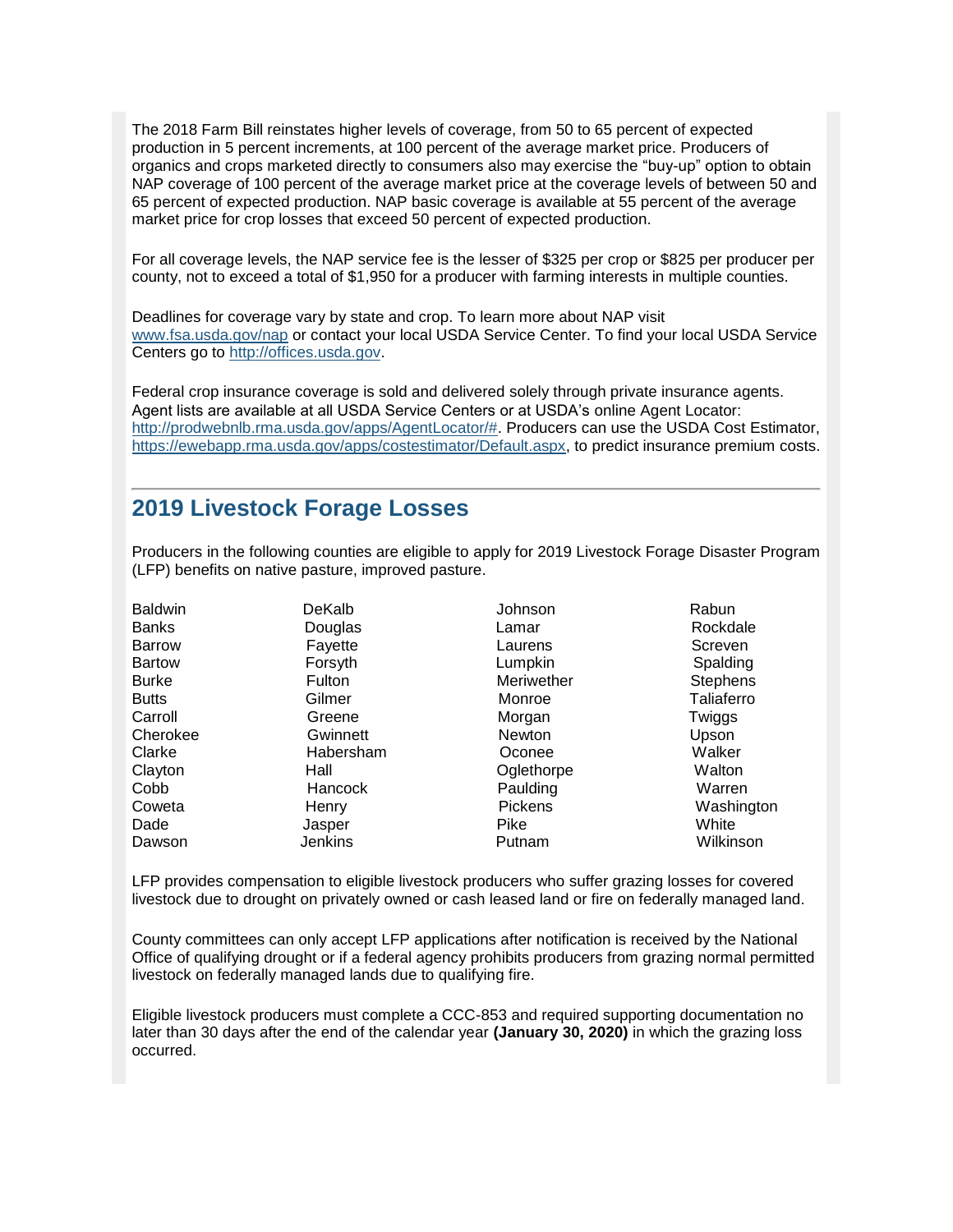<span id="page-5-1"></span>Additional Information about LFP, including eligible livestock and fire criteria, is available at your local FSA office or online at: [www.fsa.usda.gov.](https://gcc02.safelinks.protection.outlook.com/?url=http%3A%2F%2Fwww.fsa.usda.gov%2F%3Futm_medium%3Demail%26utm_source%3Dgovdelivery&data=02%7C01%7C%7Cc671c1b299d74ec3ceaf08d79841ecfe%7Ced5b36e701ee4ebc867ee03cfa0d4697%7C0%7C0%7C637145281227335248&sdata=mh3qUtCVCOqqTaC%2Frv0NByUishIQ9nG82%2FvethcTnZM%3D&reserved=0)

## <span id="page-5-0"></span>**2020 Acreage Reporting Dates**

In order to comply with FSA program eligibility requirements, all producers are encouraged to visit their County FSA Office to file an accurate crop certification report by the applicable deadline.

The following acreage reporting dates are applicable for 2020:

| January 15, 2020   | Apples, Blueberries, Canola, Peaches, Rye, Rapeseed,<br><b>Fall-Seeded Small Grains</b> |
|--------------------|-----------------------------------------------------------------------------------------|
| February 15, 2020  | Onions (planted 10/21-2/1)                                                              |
| March 15, 2020     | Cabbage (planted 10/1-2/20), Pecans                                                     |
| May 15, 2020       | Sweet Corn (planted 8/26-5/15), Tobacco,<br>Tomatoes (planted 8/16-4/5)                 |
| July 15, 2020      | All other crops, Perennial Forage                                                       |
| August 15, 2020    | Tomatoes (planted 7/1-8/15)                                                             |
| September 15, 2020 | Sweet Corn (planted 7/15-8/25)                                                          |
| October 15, 2020   | Cabbage (planted 7/16-9/30)                                                             |

The following exceptions apply to the above acreage reporting dates:

- If the crop has not been planted by the above acreage reporting date, then the acreage must be reported no later than 15 calendar days after planting is completed.
- If a producer acquires additional acreage after the above acreage reporting date, then the acreage must be reported no later than 30 calendars days after purchase or acquiring the lease. Appropriate documentation must be provided to the County Office.
- If a perennial forage crop is reported with the intended use of "cover only," "green manure," "left standing," or "seed," then the acreage must be reported by July 15th.

Noninsured Crop Disaster Assistance Program (NAP) policyholders should note that the acreage reporting date for NAP covered crops is the earlier of the dates listed above or 15 calendar days before grazing or harvesting of the crop begins.

**\*NOTE\*** Spring and Fall Fruits and Vegetables for NAP eligibility is **15 days after completion of planting** for each specific crop. For questions regarding crop certification and crop loss reports, please contact your County FSA Office.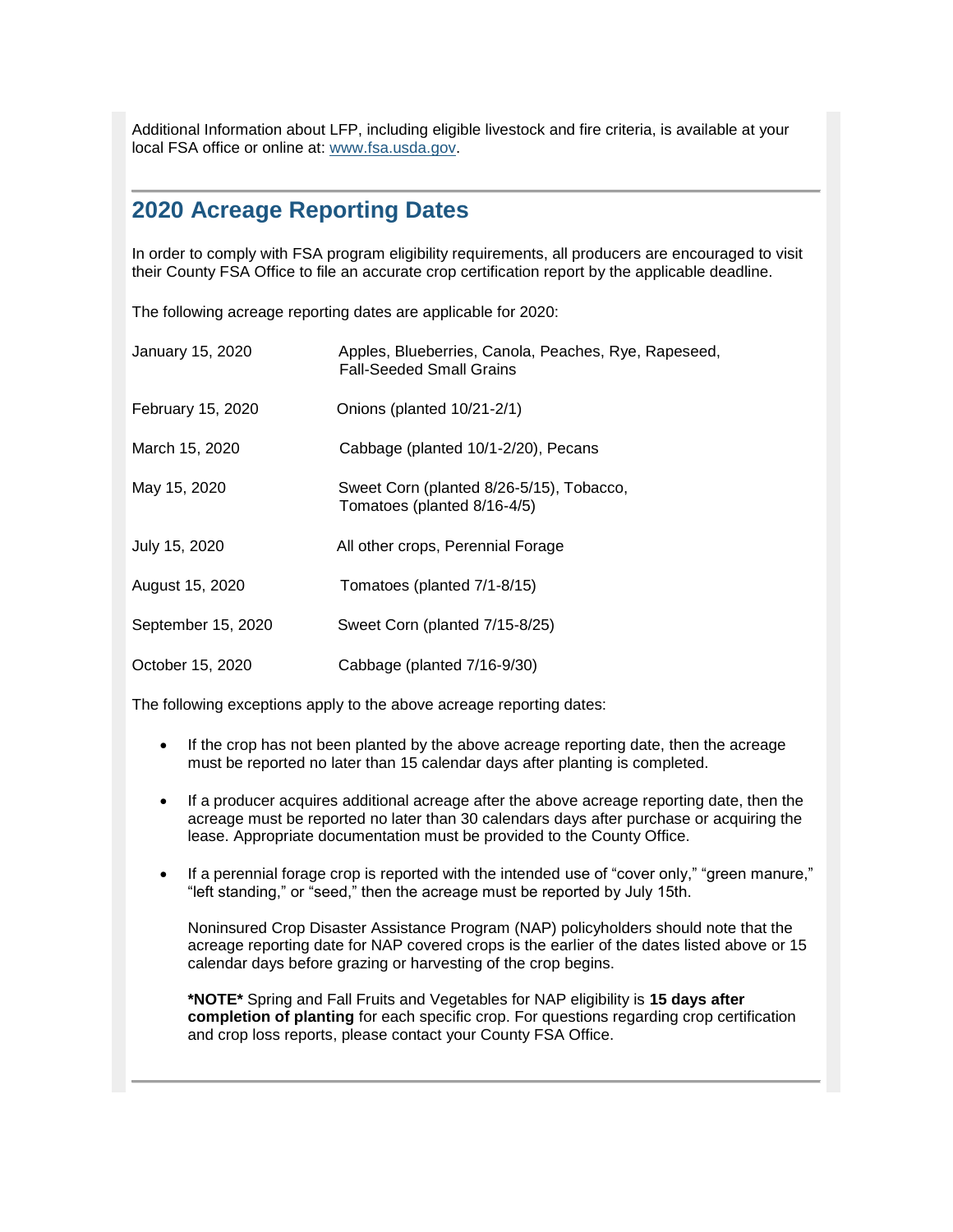## **USDA Offers Disaster Assistance for Georgia Farmers Hurt by 2018, 2019 Disasters**

Agricultural producers affected by natural disasters in 2018 and 2019 can apply through the Wildfire and Hurricane Indemnity Program Plus (WHIP+). Sign-up for this U.S. Department of Agriculture (USDA) program began Sept. 11.

#### **WHIP+ Eligibility**

WHIP+ will be available for eligible producers who have suffered eligible losses of certain crops, trees, bushes or vines in counties with a Presidential Emergency Disaster Declaration or a Secretarial Disaster Designation (primary counties only). Disaster losses must have been a result of hurricanes, floods, tornadoes, typhoons, volcanic activity, snowstorms or wildfires that occurred in 2018 or 2019. Also, producers in counties that did not receive a disaster declaration or designation may still apply for WHIP+ but must provide supporting documentation to establish that the crops were directly affected by a qualifying disaster loss.

A list of counties that received qualifying disaster declarations and designations is available at [farmers.gov/recover/whip-plus.](https://gcc02.safelinks.protection.outlook.com/?data=02%7C01%7C%7Cedf4c56314cc40b16e0108d737abe7a4%7Ced5b36e701ee4ebc867ee03cfa0d4697%7C0%7C0%7C637039083896297481&reserved=0&sdata=uDTK4J%2BLpZVgfXb%2Fep%2FqiCcIQRx5r4ys90a6b8beNPk%3D&url=https%3A%2F%2Fwww.farmers.gov%2Frecover%2Fwhip-plus%3Futm_medium%3Demail%26utm_source%3Dgovdelivery&utm_medium=email&utm_source=govdelivery) Because grazing and livestock losses, other than milk losses, are covered by other disaster recovery programs offered through FSA, those losses are not eligible for WHIP+.

Eligible crops include those for which federal crop insurance or Noninsured Crop Disaster Assistance Program (NAP) coverage are available, excluding crops intended for grazing. A list of crops covered by crop insurance is available through USDA's Risk Management Agency (RMA) Actuarial Information Browser at [webapp.rma.usda.gov/apps/actuarialinformationbrowser.](https://gcc02.safelinks.protection.outlook.com/?data=02%7C01%7C%7Cedf4c56314cc40b16e0108d737abe7a4%7Ced5b36e701ee4ebc867ee03cfa0d4697%7C0%7C0%7C637039083896307501&reserved=0&sdata=jXyP0j%2BFU612yLm9EsQdweASrsQXZoMOAXiz8T6kiis%3D&url=https%3A%2F%2Fwebapp.rma.usda.gov%2Fapps%2Factuarialinformationbrowser%2F%3Futm_medium%3Demail%26utm_source%3Dgovdelivery&utm_medium=email&utm_source=govdelivery)

The WHIP+ payment factor ranges from 75 percent to 95 percent, depending on the level of crop insurance coverage or NAP coverage that a producer obtained for the crop. Producers who did not insure their crops in 2018 or 2019 will receive 70 percent of the expected value of the crop. Insured crops (either crop insurance or NAP coverage) will receive between 75 percent and 95 percent of expected value; those who purchased the highest levels of coverage will receive 95 percent of the expected value.

At the time of sign-up, producers will be asked to provide verifiable and reliable production records. If a producer is unable to provide production records, WHIP+ payments will be determined based on the lower of either the actual loss certified by the producer and determined acceptable by FSA or the county expected yield and county disaster yield. The county disaster yield is the production that a producer would have been expected to make based on the eligible disaster conditions in the county.

WHIP+ payments for 2018 disasters will be eligible for 100 percent of their calculated value. WHIP+ payments for 2019 disasters will be limited to an initial 50 percent of their calculated value, with an opportunity to receive up to the remaining 50 percent after January 1, 2020, if sufficient funding remains.

Both insured and uninsured producers are eligible to apply for WHIP+. But all producers receiving WHIP+ payments will be required to purchase crop insurance or NAP, at the 60 percent coverage level or higher, for the next two available, consecutive crop years after the crop year for which WHIP+ payments were paid. Producers who fail to purchase crop insurance for the next two applicable, consecutive years will be required to pay back the WHIP+ payment.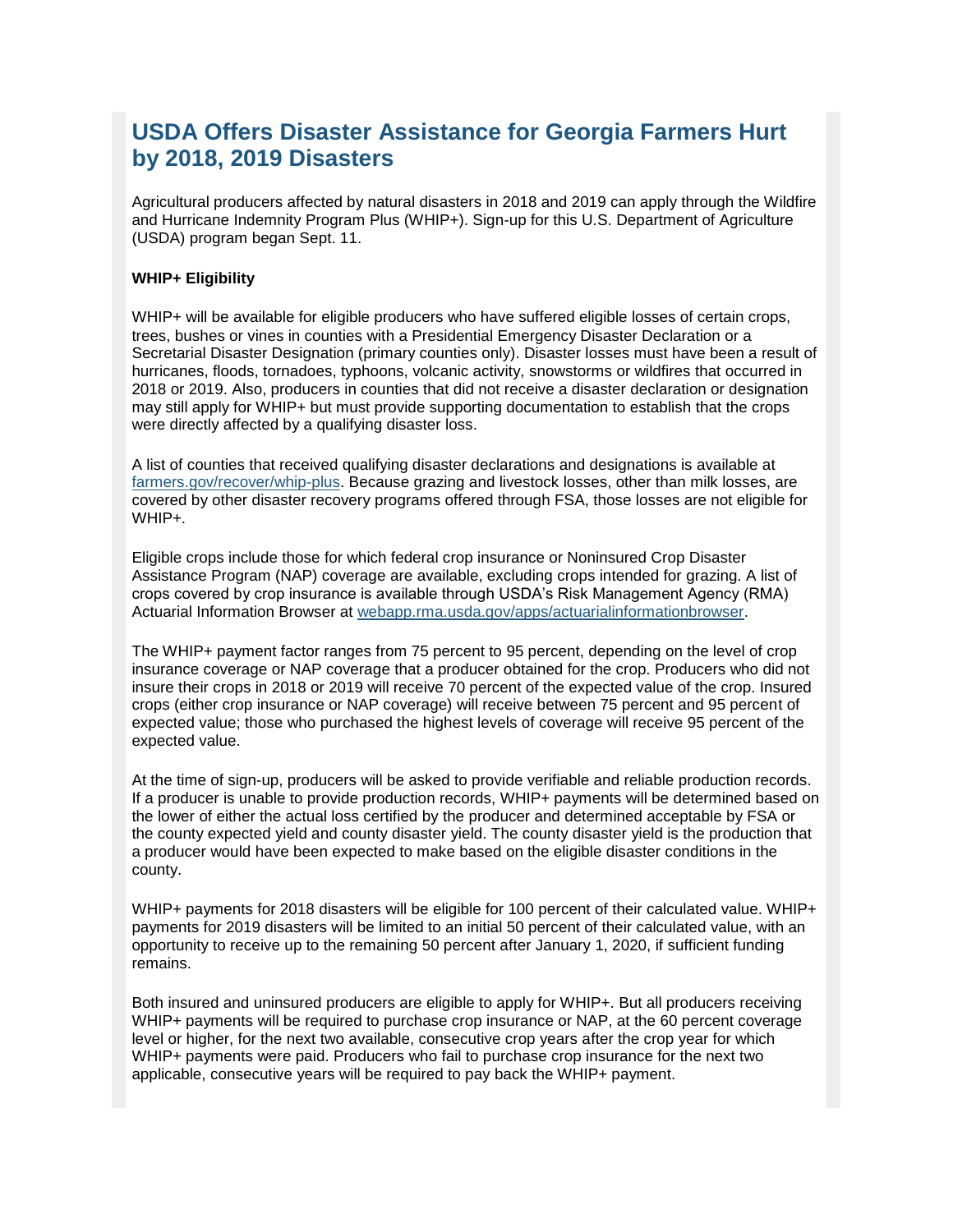<span id="page-7-1"></span>Additional information about WHIP+ program eligibility and payment limitations can be found at [farmers.gov/recover](https://gcc02.safelinks.protection.outlook.com/?data=02%7C01%7C%7Cedf4c56314cc40b16e0108d737abe7a4%7Ced5b36e701ee4ebc867ee03cfa0d4697%7C0%7C0%7C637039083896307501&reserved=0&sdata=n2GSB%2FS7t4%2Fs15kYxgRd4k5EiKEYYUBcLF8KrtGjtKk%3D&url=https%3A%2F%2Fwww.farmers.gov%2Frecover%2Fwhip-plus%3Futm_medium%3Demail%26utm_source%3Dgovdelivery&utm_medium=email&utm_source=govdelivery) or by contacting your local [USDA Service Center.](https://gcc02.safelinks.protection.outlook.com/?data=02%7C01%7C%7Cedf4c56314cc40b16e0108d737abe7a4%7Ced5b36e701ee4ebc867ee03cfa0d4697%7C0%7C0%7C637039083896307501&reserved=0&sdata=jMBh%2FvACpdOtK0HfhEdcqY3W7ptI51uO3gcUKXGlPsI%3D&url=https%3A%2F%2Fwww.farmers.gov%2Fservice-center-locator%3Futm_medium%3Demail%26utm_source%3Dgovdelivery&utm_medium=email&utm_source=govdelivery)

#### **Additional Loss Coverage**

The Milk Loss Program will provide payments to eligible dairy operations for milk that was dumped or removed without compensation from the commercial milk market because of a qualifying 2018 and 2019 natural disaster. An application must be submitted by February 1, 2020. Producers who suffered losses of harvested commodities, including hay, stored in on-farm structures in 2018 and 2019 will receive assistance through the On-Farm Storage Loss Program.

Additionally, producers with trees, bushes or vines can receive both cost-share assistance through FSA's Tree Assistance Program (TAP) for the cost of replanting and rehabilitating eligible trees and WHIP+ will provide payments based on the loss value of the tree, bush or vine itself. Therefore, eligible producers may receive both a TAP and a 2017 WHIP or WHIP+ payment for the same acreage. In addition, TAP policy has been updated to assist eligible orchardists or nursery tree growers of pecan trees with a tree mortality rate that exceeds 7.5 percent (adjusted for normal mortality) but is less than 15 percent (adjusted for normal mortality) for losses incurred during 2018.

For more information on FSA disaster assistance programs, please contact your local [USDA service](https://gcc02.safelinks.protection.outlook.com/?data=02%7C01%7C%7Cedf4c56314cc40b16e0108d737abe7a4%7Ced5b36e701ee4ebc867ee03cfa0d4697%7C0%7C0%7C637039083896317504&reserved=0&sdata=Fh4eDAVbHCKHm3l065EpBucEjkyCJu1OlOJtddcQ0jQ%3D&url=https%3A%2F%2Fwww.farmers.gov%2Fservice-center-locator%3Futm_medium%3Demail%26utm_source%3Dgovdelivery&utm_medium=email&utm_source=govdelivery)  [center](https://gcc02.safelinks.protection.outlook.com/?data=02%7C01%7C%7Cedf4c56314cc40b16e0108d737abe7a4%7Ced5b36e701ee4ebc867ee03cfa0d4697%7C0%7C0%7C637039083896317504&reserved=0&sdata=Fh4eDAVbHCKHm3l065EpBucEjkyCJu1OlOJtddcQ0jQ%3D&url=https%3A%2F%2Fwww.farmers.gov%2Fservice-center-locator%3Futm_medium%3Demail%26utm_source%3Dgovdelivery&utm_medium=email&utm_source=govdelivery) or visit [farmers.gov/recover.](https://gcc02.safelinks.protection.outlook.com/?data=02%7C01%7C%7Cedf4c56314cc40b16e0108d737abe7a4%7Ced5b36e701ee4ebc867ee03cfa0d4697%7C0%7C0%7C637039083896317504&reserved=0&sdata=LYtlJENxSxTE7u1Em8XXrzXj5Wg%2FMEnudUo6wj1vLpM%3D&url=https%3A%2F%2Fwww.farmers.gov%2Frecover%3Futm_medium%3Demail%26utm_source%3Dgovdelivery&utm_medium=email&utm_source=govdelivery) For all available USDA disaster assistance programs, go to [USDA's disaster resources website.](https://gcc02.safelinks.protection.outlook.com/?data=02%7C01%7C%7Cedf4c56314cc40b16e0108d737abe7a4%7Ced5b36e701ee4ebc867ee03cfa0d4697%7C0%7C0%7C637039083896327516&reserved=0&sdata=6f3N0uA1lZG4EAU197U3xN5NRXLvEUpLMnU69KNkBrY%3D&url=https%3A%2F%2Fwww.usda.gov%2Ftopics%2Fdisaster%2Fstorms%3Futm_medium%3Demail%26utm_source%3Dgovdelivery&utm_medium=email&utm_source=govdelivery)

## <span id="page-7-0"></span>**Farm Storage Facility Loans**

FSA's Farm Storage Facility Loan (FSFL) program provides low-interest financing to producers to build or upgrade storage facilities and to purchase portable (new or used) structures, equipment and storage and handling trucks.

The low-interest funds can be used to build or upgrade permanent facilities to store commodities. Eligible commodities include corn, grain sorghum, rice, soybeans, oats, peanuts, wheat, barley, minor oilseeds harvested as whole grain, pulse crops (lentils, chickpeas and dry peas), hay, honey, renewable biomass, fruits, nuts and vegetables for cold storage facilities, floriculture, hops, maple sap, rye, milk, cheese, butter, yogurt, meat and poultry (unprocessed), eggs, and aquaculture (excluding systems that maintain live animals through uptake and discharge of water). Qualified facilities include grain bins, hay barns and cold storage facilities for eligible commodities.

Loans up to \$50,000 can be secured by a promissory note/security agreement. Loans exceeding \$100,000 require additional security.

Producers do not need to demonstrate the lack of commercial credit availability to apply. The loans are designed to assist a diverse range of farming operations, including small and mid-sized businesses, new farmers, operations supplying local food and farmers markets, non-traditional farm products, and underserved producers.

To learn more about the FSA Farm Storage Facility Loan, visit [www.fsa.usda.gov/pricesupport](https://gcc02.safelinks.protection.outlook.com/?url=http%3A%2F%2Fwww.fsa.usda.gov%2Fpricesupport%3Futm_medium%3Demail%26utm_source%3Dgovdelivery&data=02%7C01%7C%7Cc671c1b299d74ec3ceaf08d79841ecfe%7Ced5b36e701ee4ebc867ee03cfa0d4697%7C0%7C0%7C637145281227375082&sdata=Chz6Gy%2BnxCqi4hWDHuV4XNqAQA3nfUQNeFQUx9LLrmo%3D&reserved=0) or contact your local FSA County Office. To find your local FSA County Office, visit [http://offices.usda.gov.](https://gcc02.safelinks.protection.outlook.com/?url=http%3A%2F%2Foffices.usda.gov%2F%3Futm_medium%3Demail%26utm_source%3Dgovdelivery&data=02%7C01%7C%7Cc671c1b299d74ec3ceaf08d79841ecfe%7Ced5b36e701ee4ebc867ee03cfa0d4697%7C0%7C0%7C637145281227380059&sdata=gIRfBxml8SYIn27P6NRWgYcIFEc6b1ieJaRsvt%2FoVX4%3D&reserved=0)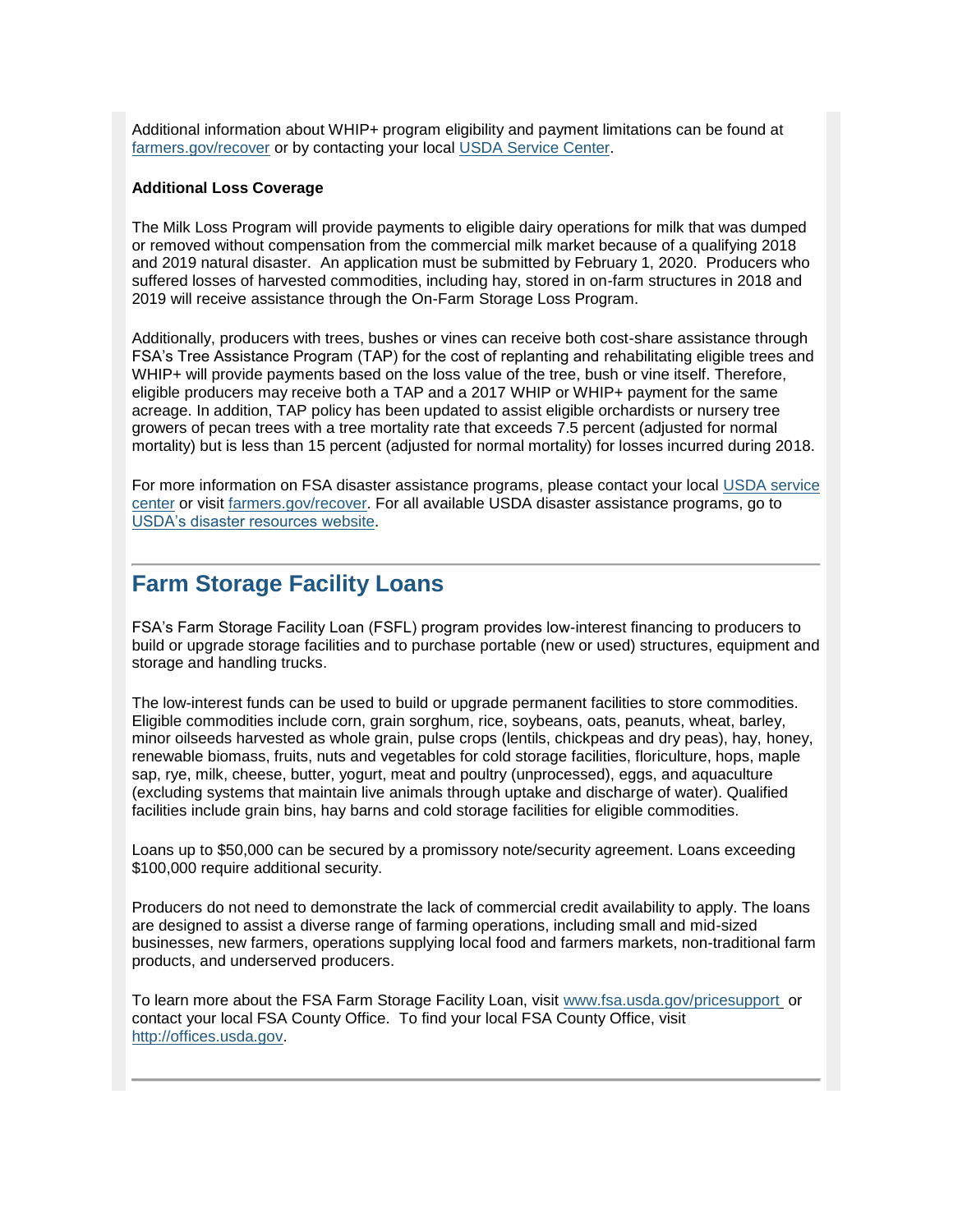## **Reminder to FSA Direct and Guaranteed Borrowers with Real Estate Security**

Farm Service Agency would like to remind farm loan borrowers who have pledged real estate as security for their loans, of key items for maintaining loan collateral. It is required that borrowers must obtain prior consent, or approval, by either FSA, for direct loans, or by a guaranteed lender, for any transaction affecting real estate security. Examples of these transactions include, but are not limited to:

- Leases of any kind;
- Easements of any kind;
- Subordinations:
- Partial releases, and
- Sales

Failure to meet or follow the requirements set forth in the loan agreement, promissory note, and other security instruments could lead to nonmonetary default which could jeopardize your current and future loans.

It is critical that borrowers keep an open line of communication with their FSA loan staff or guaranteed lender when it comes to changes in their operation. For more information on borrower responsibilities, read [Your FSA Farm Loan Compass.](https://gcc02.safelinks.protection.outlook.com/?url=https%3A%2F%2Fwww.fsa.usda.gov%2FAssets%2FUSDA-FSA-Public%2Fusdafiles%2FFarm-Loan-Programs%2Fpdfs%2Floan-servicing%2Ffarm_loan_compass_9-22-17.pdf%3Futm_medium%3Demail%26utm_source%3Dgovdelivery&data=02%7C01%7C%7Cc671c1b299d74ec3ceaf08d79841ecfe%7Ced5b36e701ee4ebc867ee03cfa0d4697%7C0%7C1%7C637145281227385036&sdata=V4FCXn7adB9H4ptI86Z%2FJkGrTiEJcaj%2BNJ9AgqGaojQ%3D&reserved=0)

## <span id="page-8-0"></span>**Submit Loan Requests for Financing Early**

The Farm Loan teams in Georgia are already working on operating loans for spring 2020 so it is important that potential borrowers submit their requests early so they can be timely processed. The farm loan team can help determine which loan programs are best for applicants.

FSA offers a wide range of low-interest loans that can meet the financial needs of any farm operation for just about any purpose. The traditional **farm operating and farm ownership loans** can help large and small farm operations take advantage of early purchasing discounts for spring inputs as well expenses throughout the year.

**Microloans** are a simplified loan program that will provide up to \$50,000 for both Farm Ownership and Operating Microloans to eligible applicants. These loans, targeted for smaller operations and non-traditional operations, can be used for operating expenses, starting a new agricultural enterprise, purchasing equipment, and other needs associated with a farming operation. The staff in Georgia FSA offices can provide more details on farm operating and microloans and provide loan applications. Loans to beginning farmers and members of underserved groups are a priority.

Other types of loans available include:

**Marketing Assistance Loans** allow producers to use eligible commodities as loan collateral and obtain a 9-month loan while the crop is in storage. These loans provide cash flow to the producer and allow them to market the crop when prices may be more advantageous.

**Farm Storage Facility Loans** can be used to build permanent structures used to store eligible commodities, or for storage and handling trucks, or portable or permanent handling equipment. A variety of structures are eligible under this loan, including bunker silos, grain bins, hay storage